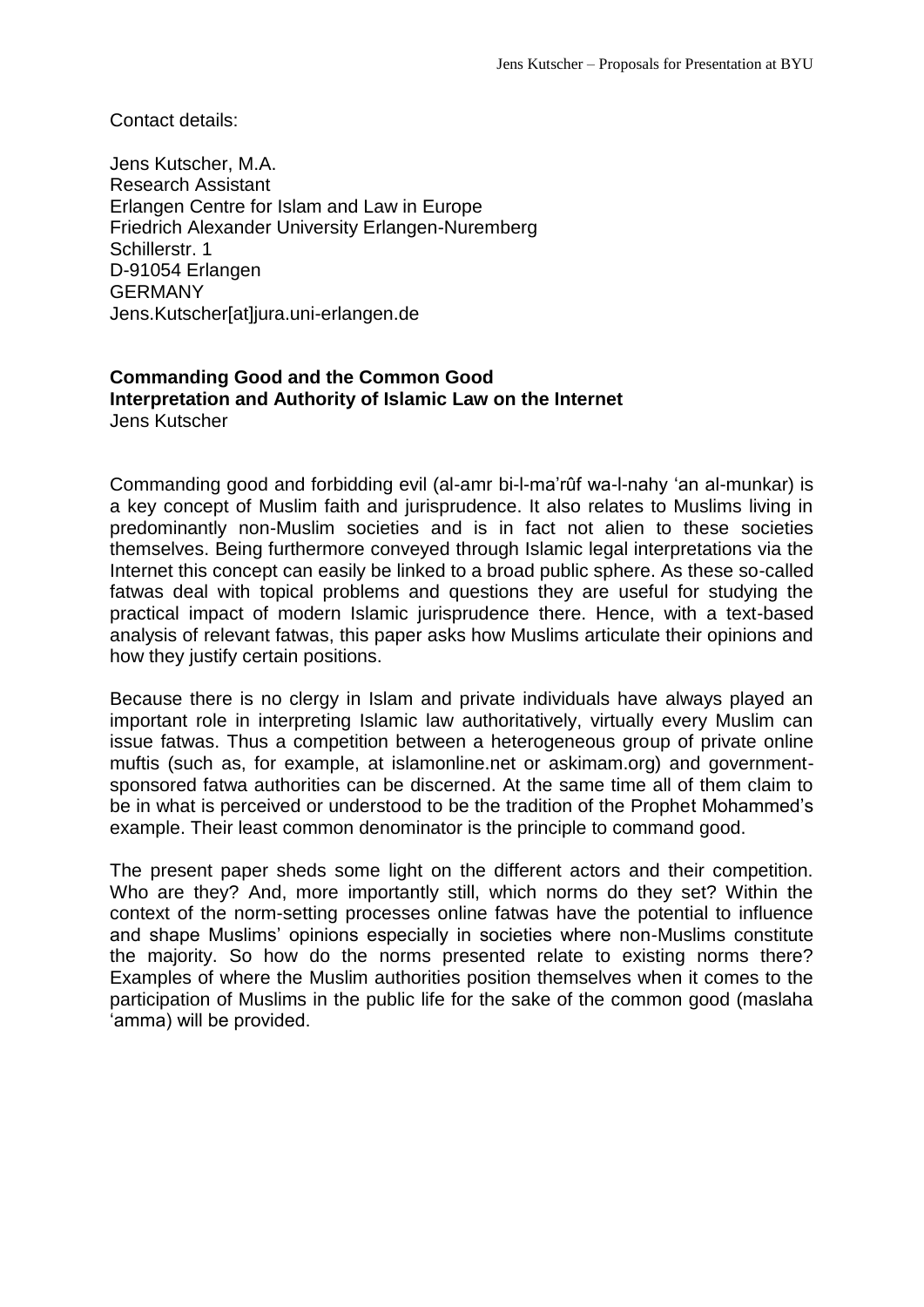## **Approaching Minority Fiqh Through Online Fatwas**

Jens Kutscher

The idea of a jurisprudence of Muslim minorities (fiqh al-aqalliyyat) is not necessarily something new to Islam as some examples from the classical period suggest. Still, figh al-agalliyyat is especially being designed for Muslims of the late  $20<sup>th</sup>$  and beginning  $21<sup>st</sup>$  centuries when they started to constitute growing minorities in predominantly non-Muslim states and societies. Being furthermore conveyed through Islamic legal interpretations via the Internet this concept can be linked to offline *and* online discourses. As these fatwas deal with topical problems and questions they are useful for studying the practical impact of modern Islamic jurisprudence. Hence, with a text-based analysis of relevant fatwas, this paper asks how Muslims articulate their opinions and how they justify certain positions. Fatwas from a wide variety of sources, among them islamonline.net, are taken into account.

The online fatwas rarely seem to mention the concept literally though. Instead it becomes often clear from the information provided that the questioner or the muftis address a specific situation in a Muslim minority context. Who are these muftis claiming authority over Muslims outside the Islamic world? And how does the developed fiqh relate to existing norms in predominantly non-Muslim societies? Against the background of this set of questions the aforementioned fatwas are part of a broader perspective on the apparently increased will of Muslim citizens to live according to Islamic *and* non-religious rules at the same time.